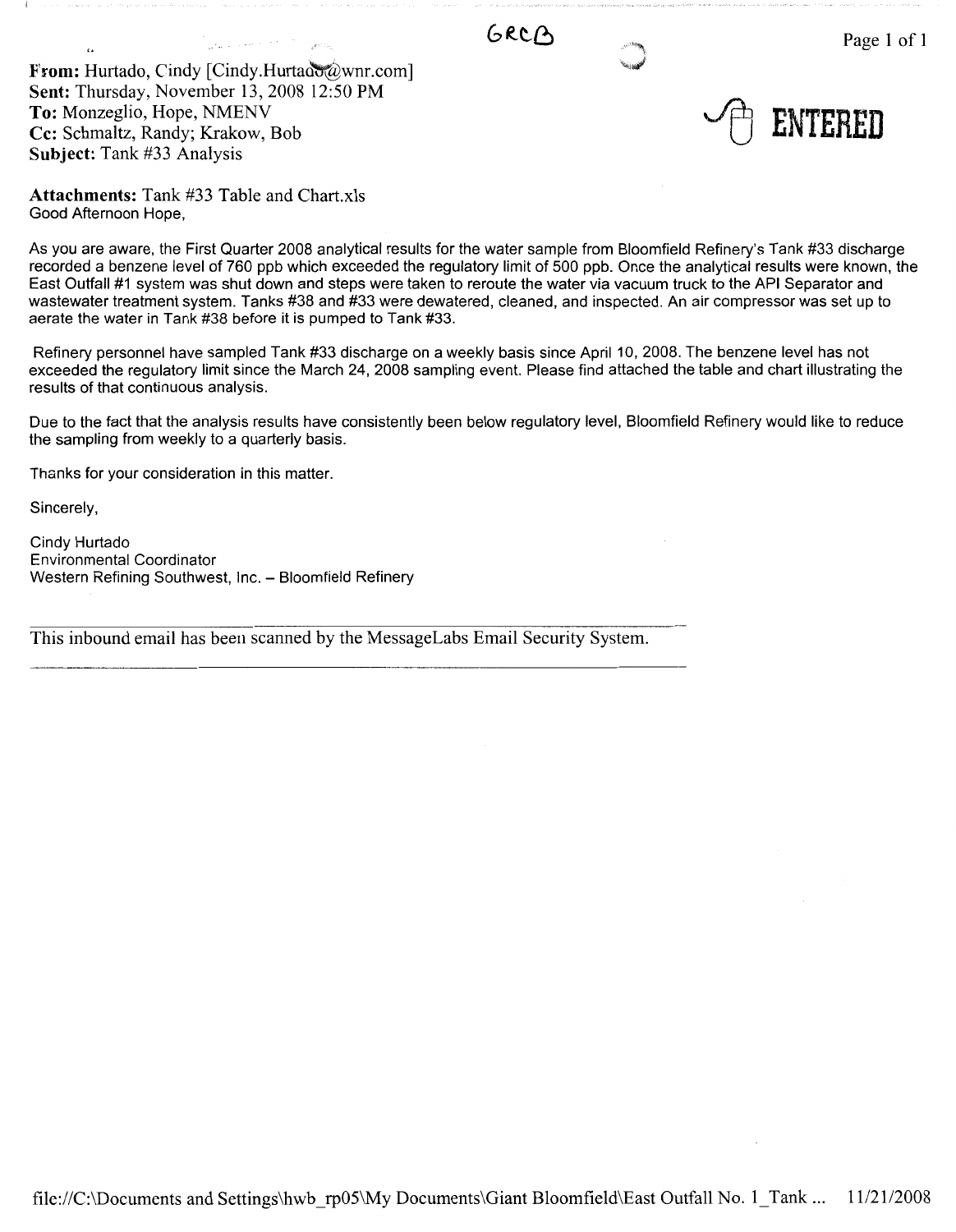|                  | <b>Tank #33</b> | patiett                 |                  | <b>Tank #33</b> |                      |
|------------------|-----------------|-------------------------|------------------|-----------------|----------------------|
|                  | <b>Date</b>     | <b>Benzene</b><br>(ppb) |                  | <b>Date</b>     | <b>Benze</b><br>(ppb |
|                  | 3/24/2008       | 760                     |                  | 8/5/2008        | 25                   |
|                  | 4/10/2008       | 130                     |                  | 8/14/2008       | 110                  |
|                  | 4/15/2008       | 130                     |                  | 8/19/2008       | 3.6                  |
| EPA Method 8260B | 4/21/2008       | 140                     |                  | 8/25/2008       | 25                   |
|                  | 4/28/2008       | 190                     |                  | 9/9/2008        | 10                   |
|                  | 5/5/2008        | 160                     |                  | 9/18/2008       | 8.2                  |
|                  | 5/12/2008       | 100                     |                  | 9/25/2008       | 25                   |
|                  | 5/19/2008       | 93                      | EPA Method 8260B | 10/1/2008       | 3.2                  |
|                  | 5/27/2008       | 49                      |                  | 10/8/2008       | 2.5                  |
|                  | 6/2/2008        | 130                     |                  | 10/15/2008      | 2.2                  |
|                  | 6/9/2008        | 91                      |                  | 10/22/2008      | 2.2                  |
|                  | 6/16/2008       | 11                      |                  | 10/27/2008      | 2.3                  |
|                  | 6/26/2008       | 31                      |                  | 11/3/2008       | 1.5                  |
|                  | 7/2/2008        | 4.9                     |                  |                 |                      |
|                  | 7/7/2008        | 41                      |                  |                 |                      |
|                  | 7/16/2008       | 56                      |                  |                 |                      |
|                  | 7/22/2008       | 75                      |                  |                 |                      |
|                  | 7/31/2008       | 71                      |                  |                 |                      |

## **Tank #33 Outlet Benzene Results**

| <b>Tank #33</b><br><b>STARBAN</b> |                         | <b>Tank #33</b>  |             |                  |
|-----------------------------------|-------------------------|------------------|-------------|------------------|
| <b>Date</b>                       | <b>Benzene</b><br>(ppb) |                  | <b>Date</b> | Benzene<br>(ppb) |
| 3/24/2008                         | 760                     |                  | 8/5/2008    | 25               |
| 4/10/2008                         | 130                     |                  | 8/14/2008   | 110              |
| 4/15/2008                         | 130                     |                  | 8/19/2008   | 3.6              |
| 4/21/2008                         | 140                     |                  | 8/25/2008   | 25               |
| 4/28/2008                         | 190                     |                  | 9/9/2008    | 10               |
| 5/5/2008                          | 160                     |                  | 9/18/2008   | 8.2              |
| 5/12/2008                         | 100                     |                  | 9/25/2008   | 25               |
| 5/19/2008                         | 93                      |                  | 10/1/2008   | 3.2              |
| 5/27/2008                         | 49                      |                  | 10/8/2008   | 2.5              |
| 6/2/2008                          | 130                     | EPA Method 8260B | 10/15/2008  | 2.2              |
| 6/9/2008                          | 91                      |                  | 10/22/2008  | 2.2              |
| 6/16/2008                         | 11                      |                  | 10/27/2008  | 2.3              |
| 6/26/2008                         | 31                      |                  | 11/3/2008   | 1.5              |
| 7/2/2008                          | 4.9                     |                  |             |                  |
| 7/7/2008                          | 41                      |                  |             |                  |
| 7/16/2008                         | 56                      |                  |             |                  |
| 7/22/2008                         | 75                      |                  |             |                  |
| 7/31/2008                         | 71                      |                  |             |                  |

 $\ddot{\phantom{0}}$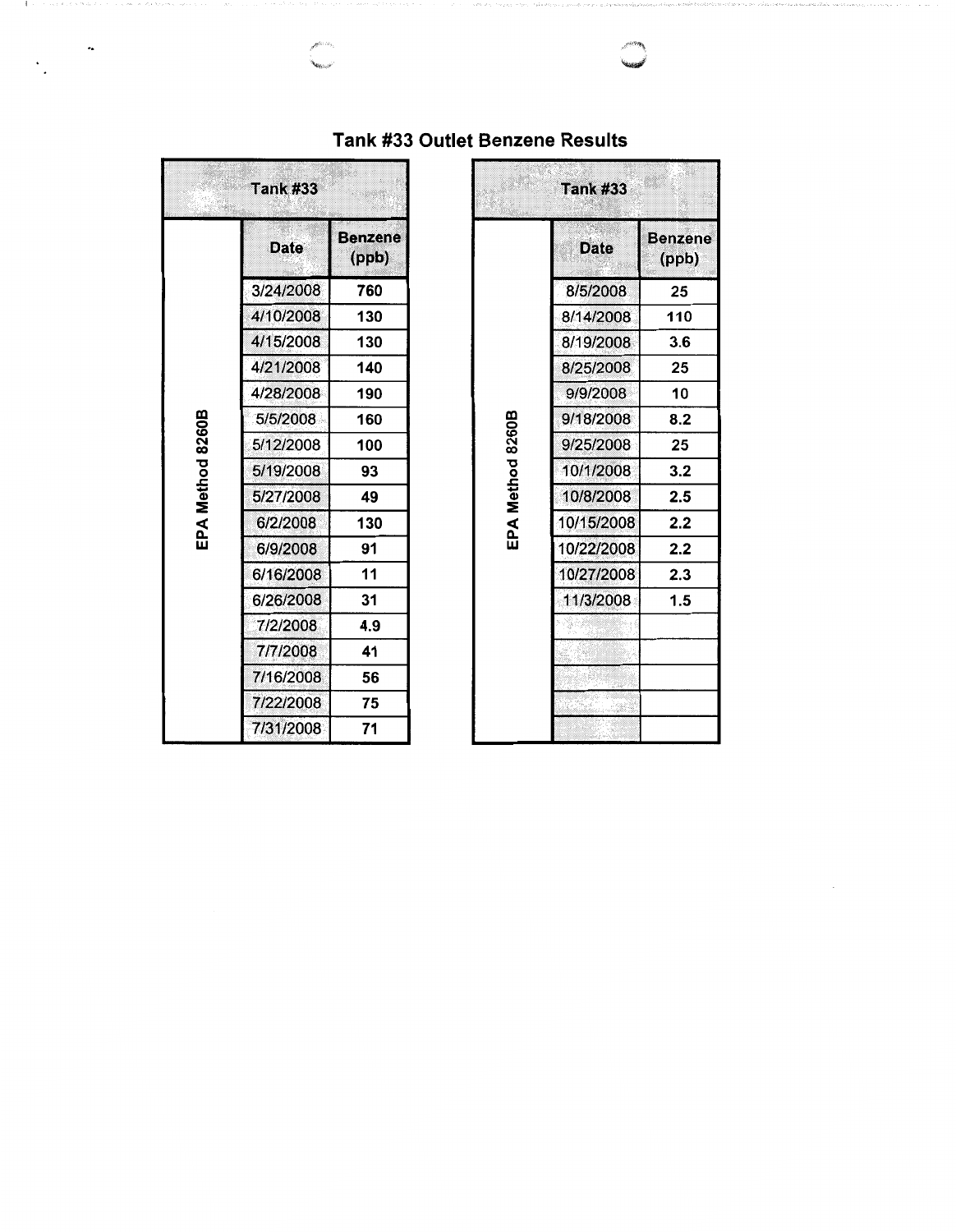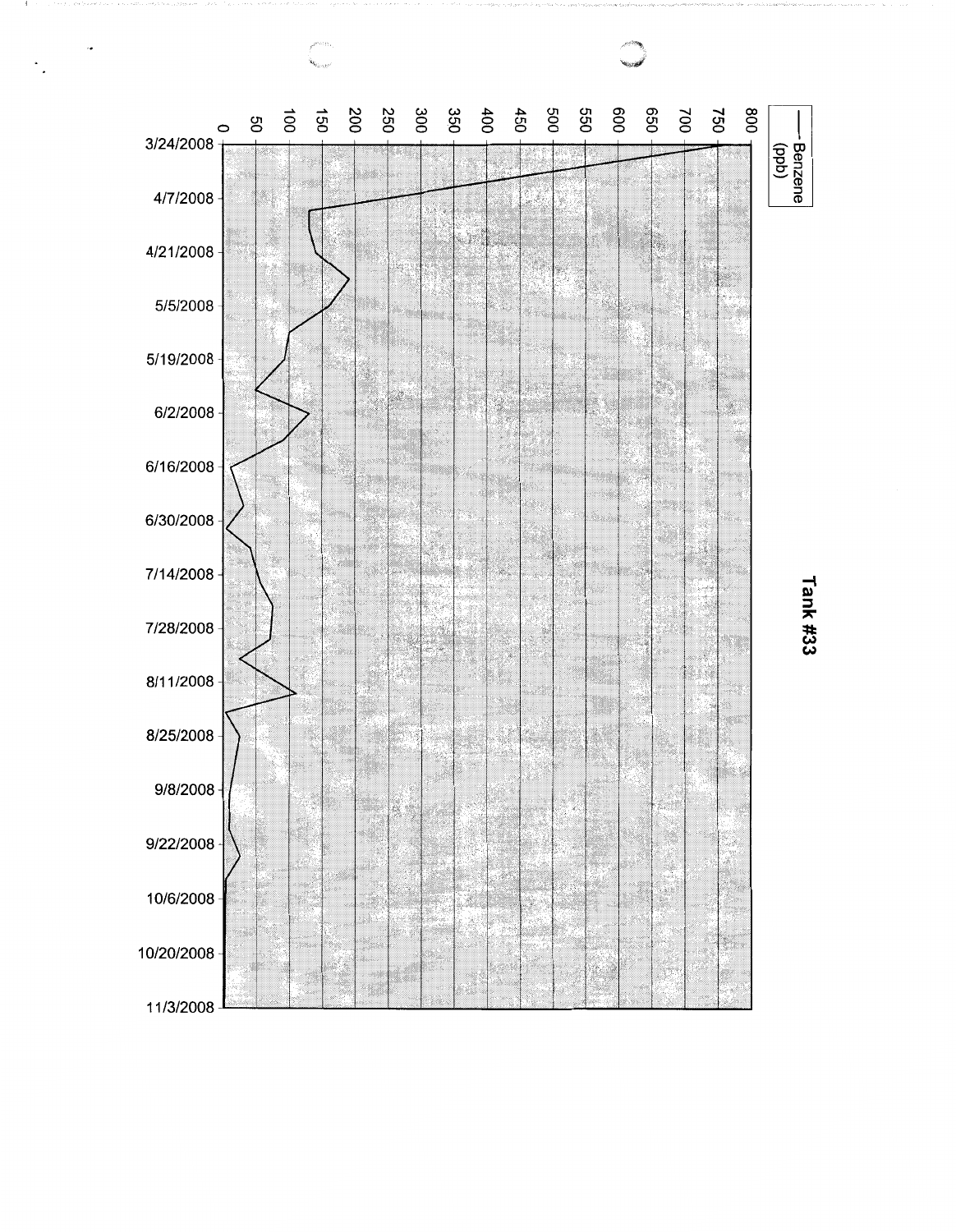## **Monzeglio, Hope, NMENV**

**From:** Monzeglio, Hope, NMENV

**Sent:** Monday, November 17, 2008 10:46 AM

**To:** 'Hurtado, Cindy'

**Cc:** Schmaltz, Randy; Krakow, Bob; Cobrain, Dave, NMENV

**Subject:** RE: Tank #33 Analysis

**Cindy** 

You do not need to perform any more weekly sampling for November. Starting December 2008, sampling at Tank 33 must occur monthly through March 2009. After review of the analytical data, we will determine if sampling can then be moved to a quarterly basis. In addition, can you provide NMED with the analytical results for the other BTEX constituents: ethyl benzene, toluene, xylenes, and MTBE. Let me know if you have additional questions.

Thanks

Hope

**From:** Hurtado, Cindy [mailto:Cindy.Hurtado@wnr.com] **Sent:** Thursday, November 13, 2008 12:50 PM **To:** Monzeglio, Hope, NMENV **Cc:** Schmaltz, Randy; Krakow, Bob **Subject:** Tank #33 Analysis

Good Afternoon Hope,

As you are aware, the First Quarter 2008 analytical results for the water sample from Bloomfield Refinery's Tank #33 discharge recorded a benzene level of 760 ppb which exceeded the regulatory limit of 500 ppb. Once the analytical results were known, the East Outfall #1 system was shut down and steps were taken to reroute the water via vacuum truck to the API Separator and wastewater treatment system. Tanks #38 and #33 were dewatered, cleaned, and inspected. An air compressor was set up to aerate the water in Tank #38 before it is pumped to Tank #33.

Refinery personnel have sampled Tank #33 discharge on a weekly basis since April 10, 2008. The benzene level has not exceeded the regulatory limit since the March 24, 2008 sampling event. Please find attached the table and chart illustrating the results of that continuous analysis.

Due to the fact that the analysis results have consistently been below regulatory level, Bloomfield Refinery would like to reduce the sampling from weekly to a quarterly basis.

Thanks for your consideration in this matter.

Sincerely,

Cindy Hurtado Environmental Coordinator Western Refining Southwest, Inc. - Bloomfield Refinery

This inbound email has been scanned by the MessageLabs Email Security System.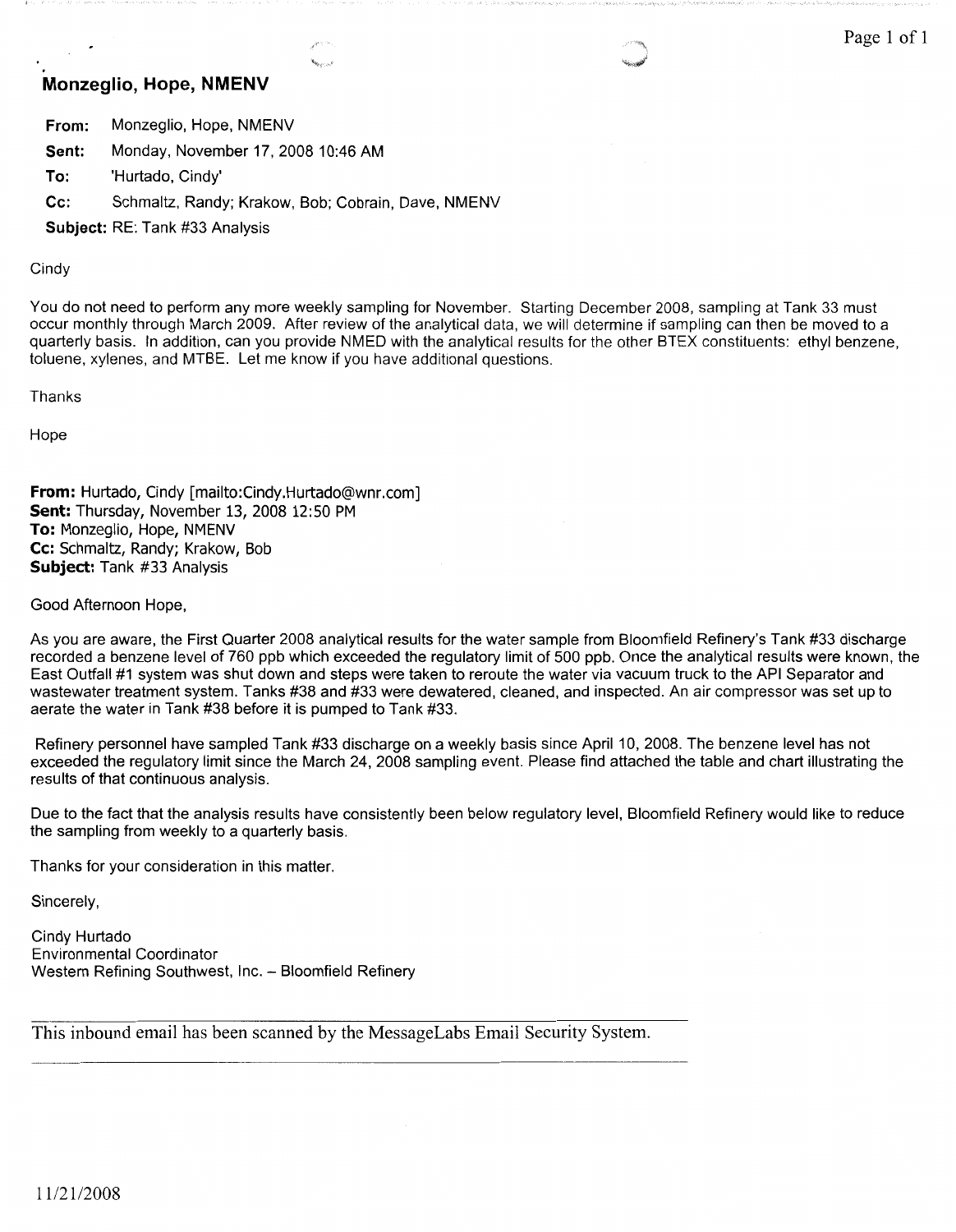Page 1 of 1

**From:** Hurtado, Cindy [Cindy.Hurtado@wnr.com] **Sent:** Thursday, November 20, 2008 9:51 AM **To:** Monzeglio, Hope, NMENV; Schmaltz, Randy **Cc:** Krakow, Bob **Subject:** Tk 33 BTEX Table

**Attachments:** Tank #33 Table and Chart.xls Good Morning Hope,

Please find attached the BTEX and MTBE analytical results of Tank #33 Discharges that you requested in a November 17, 2008 e-mail. Let me know if you need more information.

Thanks,

Cindy Hurtado Environmental Coordinator Western Refining Southwest, Inc. - Bloomfield Refinery

This inbound email has been scanned by the MessageLabs Email Security System.